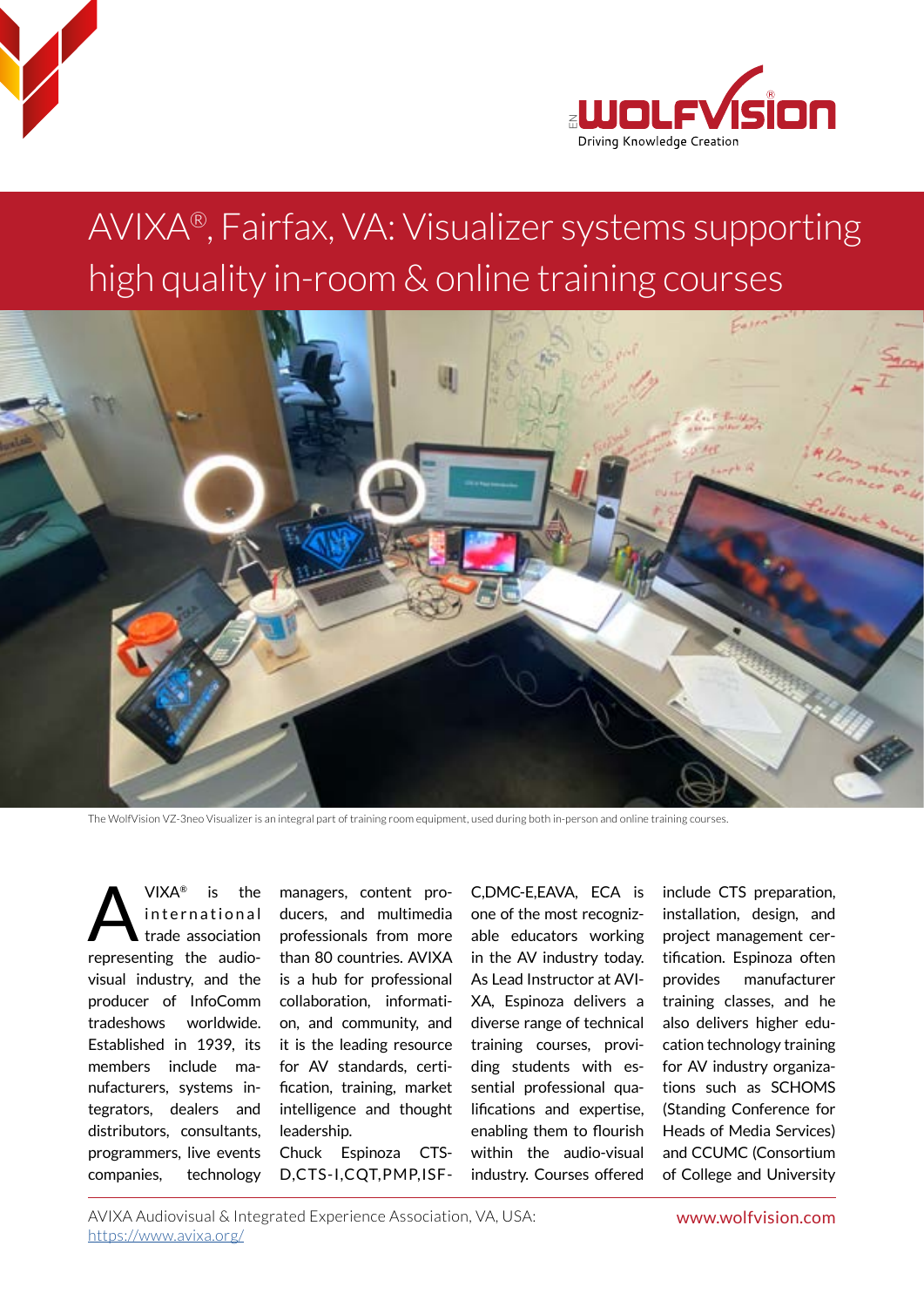

Media Centers).

Of key importance when teaching both in-person and online classes, is the question of how to ensure a high-quality learning experience for students regardless of their location, and how to include physical presentation content into training sessions. PowerPoint slides and other digital docu-

mentation are easily used for both in-classroom and online sessions, but with a requirement also to display physical materials on-screen, Espinoza explained that he has been using WolfVision VZ-3neo document cameras / Visualizers for many years, finding them indispensable for helping to incorporate 'live' content into classes.

"They're easy to use, they deliver crisp, high quality on-screen images, and they're tough enough for me to take with me when I'm on the road."

When mathematical equations need to be presented, rather than simply trying to explain verbally, Espinoza writes out the equation on a piece of paper under the Visualizer camera, whilst talking through it at the same time. Most often he also uses the Visualizer to show how to use the complex electronic calculator, which is easily accomplished by placing the device directly under the Visualizer camera and demonstrating it 'live' to the audience.

Combining visual and au-



Chuck Espinoza also uses the Visualizer to show how to use the complex electronic calculator, by placing the device directly under the Visualizer camera and demonstrating it 'live' either to in-person or online audiences.

AVIXA Audiovisual & Integrated Experience Association, VA, USA: www.wolfvision.com <https://www.avixa.org/>